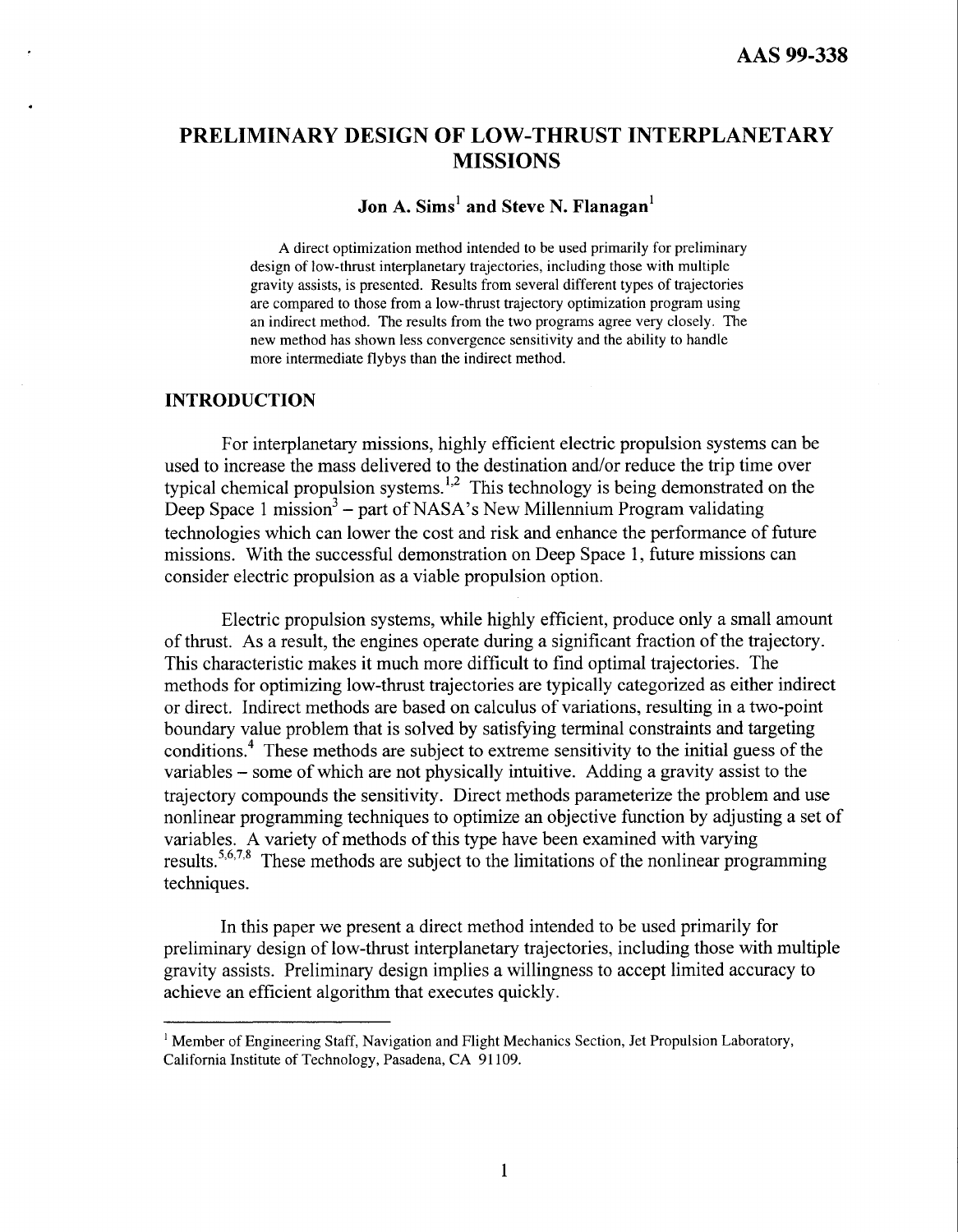#### <span id="page-1-0"></span>**APPROACH**

#### **Trajectory Structure**

The trajectory is divided into legs which begin and end at *control nodes.* (See Figure 1.) Typically, the control nodes are associated with planets or small bodies, but they can be free points in space. On each leg is a single *match point,* and the trajectory is propagated forward in time from the leg's earlier control node to the match point and backward from the leg's later control node to the match point.

Continuous thrusting is modeled as a series of impulses. The legs are subdivided into *segments* with an impulsive  $\Delta V$  in the middle of each segment. When modeling lowthrust propulsion systems, the magnitude of the impulse is limited by the amount of  $\Delta V$ that could be accumulated over the duration of the segment.

The propagation between impulses and nodes is according to a two-body model with the Sun as the primary body. Flybys of planets are modeled as instantaneous changes in the direction of the  $V_{\infty}$  (relative velocity vector).



**Figure 1 Trajectory Structure**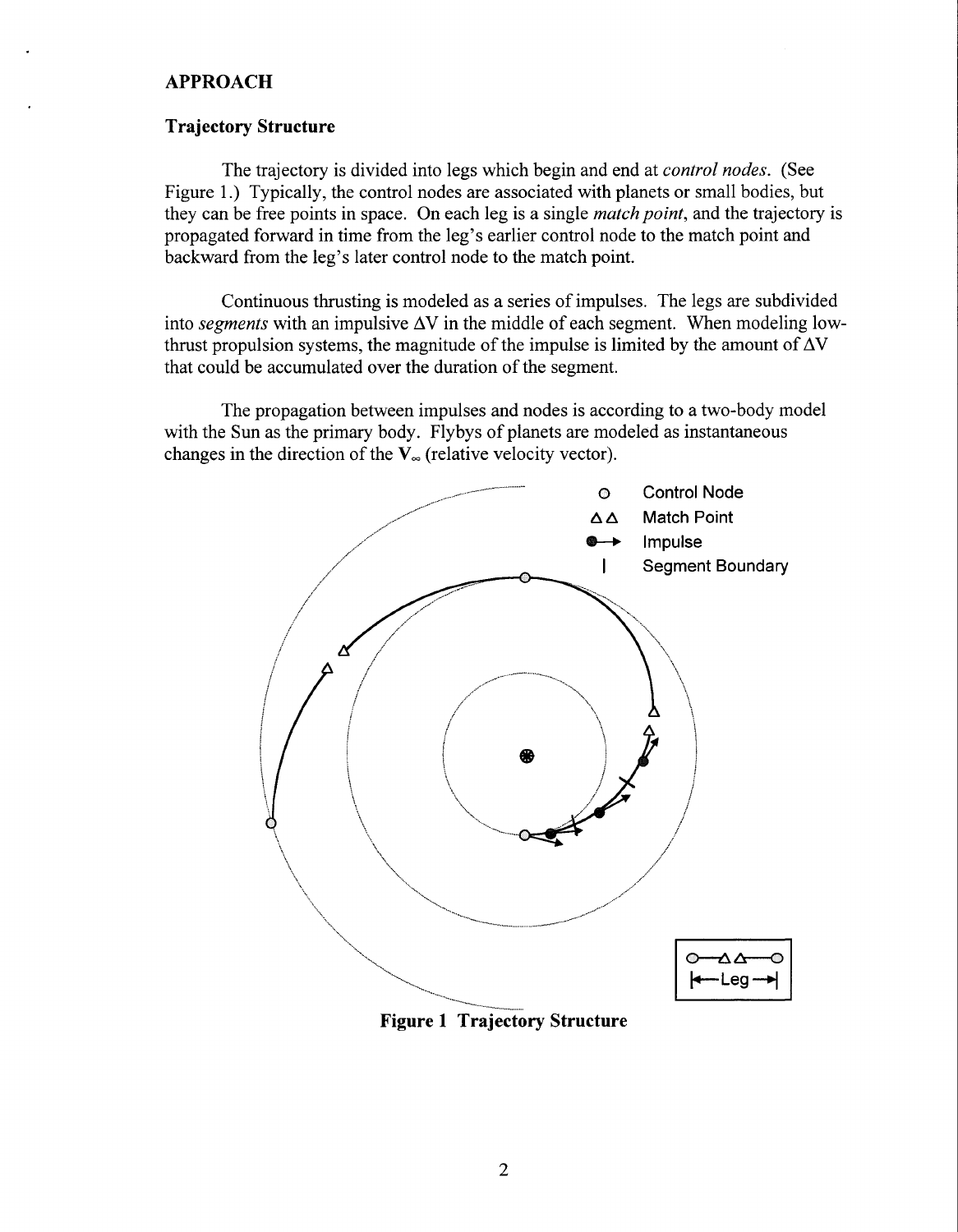#### <span id="page-2-0"></span>**Optimization**

This structure results in a constrained, nonlinear optimization problem which we solve using the nonlinear programming software  $S\text{NOPT}^3$ . The potential set of independent variables includes the state (position, velocity, and mass) of the spacecraft at each control node and the corresponding epoch. If a control node is associated with a solar system body, the position of the spacecraft is the same as the body and therefore is not independent. Two additional independent variables are available for an intermediate flyby, and there are variables representing the impulsive  $\Delta V$ s on the segments. Depending on the optimization objective function and engine model, the solar array reference power and engine specific impulse can be independent variables. We normally try to maximize final spacecraft mass or net mass (final spacecraft mass – propulsion system mass), but other objective functions are possible.

The primary constraint on the optimization is that the position, velocity, and mass of the spacecraft must be continuous at the match points. The magnitude of the impulsive AVs may be constrained, as previously described, and other constraints can be placed on the trajectory such as total flight time and total propellant mass. In addition, upper and lower bounds can be placed on any of the independent variables.

#### **RESULTS**

We use the method described in this paper to optimize several different types of trajectories. We compare the results to those from SEPTOP, a low-thrust trajectory optimization program using an indirect method. (SEPTOP was used in Ref. 4 and is briefly described there.) The only major difference between SEPTOP and its well-known predecessor VARITOP<sup>1,6,7</sup> is the way in which the engines are modeled. Both programs are the result of a long evolution of low-thrust trajectory optimization software and have been used extensively to design a variety of missions.

We present results from the following three missions in this paper: a flyby of Vesta with a Mars gravity assist, a rendezvous with Tempe1 1, and a flyby of Pluto with two gravity assists at Venus and one at Jupiter. The engine models are based on the NSTAR 30-cm ion thruster,<sup>10</sup> a version of which is being flown on Deep Space 1. The solar array model accounts for intensity and temperature effects but is not degraded due to radiation. The objective in each case is to maximize the final Spacecraft mass.

The initial guesses for the thrust direction and magnitude are crude but simple and have worked well. The direction varies linearly between nodes with the direction at the nodes being perpendicular to the radius vector of the nodes and in the ecliptic plane. The maximum  $\Delta V$  that could be accomplished on the first segment at a distance of 1 AU from the Sun is used as the starting guess for all segments.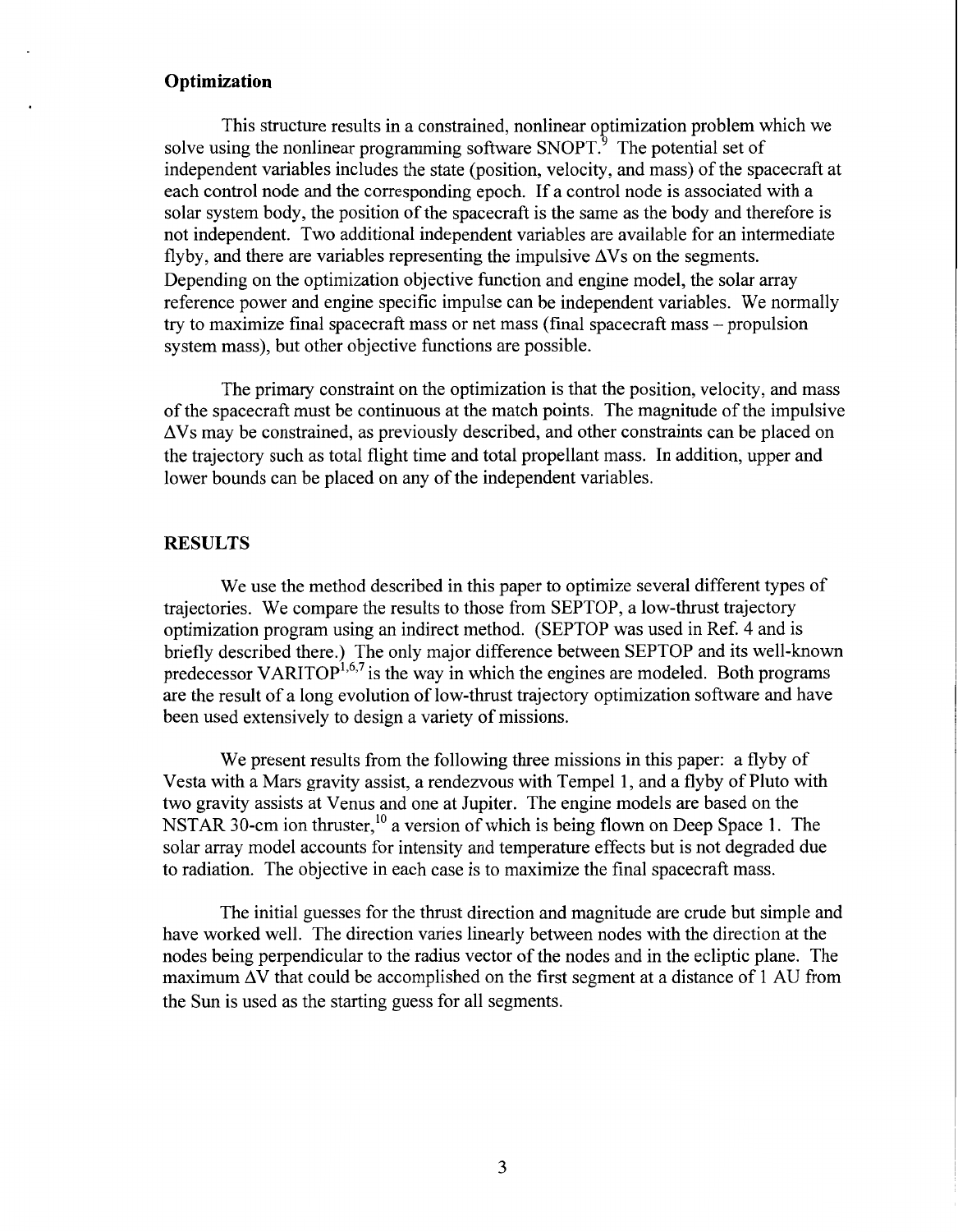#### **Earth-Mars-Vesta**

For the Earth-Mars-Vesta mission, we start out by fixing the launch  $V_{\infty}$  magnitude and control node epochs and then subsequently release those variables in a series of runs. The launch V<sub>rmagnitude</sub> is 2.8 km/s and the launch vehicle is a Delta 7326. The launch date, Mars flyby date, and Vesta flyby date are October 4,2009, May 2,2010, and January 27, 2011, respectively. (Total flight time is 480 days.) The solar array output power at 1 AU is 10 kW. We use 21 segments on the leg from Earth to Mars and 27 segments on the leg from Mars to Vesta.

The final masses from our method and from SEPTOP are shown in Table 1. (The trajectory is shown in Figure 2.) As can be seen from the table, the final masses agree very closely - well within the accuracy of either method. Our method converged readily; however, SEPTOP did have some trouble optimizing the flyby radius at Mars. In fact, we used the value from our method to get a better solution in SEPTOP. When we freed the Vesta arrival date, SEPTOP had significant trouble converging while our method again converged readily.

#### **Table 1**

#### **EARTH-MARS-VESTA FLYBY**

|                     | Earth       | Mars              | Vesta        | Final Mass (kg) |               |
|---------------------|-------------|-------------------|--------------|-----------------|---------------|
| Launch $V_{\infty}$ | Launch Date | <b>Flyby Date</b> | Arrival Date | Our Method      | <b>SEPTOP</b> |
| fixed               | fixed       | fixed             | fixed        | 493.76          | 493.71        |
| free                | free        | fixed             | fixed        | 503.44          | 503.39        |
| free                | free        | free              | fixed        | 504.42          | 504.22        |

#### **Earth-Tempe1 1**

For the Tempel 1 rendezvous, we examine trajectories for four engine models which assume different levels of technology. The launch date, a free variable in this case, is in 2003. The rendezvous with Tempel 1 is constrained to occw on December 2,2005. The launch vehicle is a Delta 7925 with a 5% launch vehicle contingency and a 15 kg adapter. The launch  $V_{\alpha}$  is a free variable. The engines can be operated one at a time or two simultaneously with a 90% duty cycle (i.e., they are turned off 10% of the time while they are "thrusting"). The solar array output at 1 AU is 11 kW, and the spacecraft bus requires a constant 350 W which is not available to the thrusters. We use 92 segments on the single leg from Earth to Tempel 1.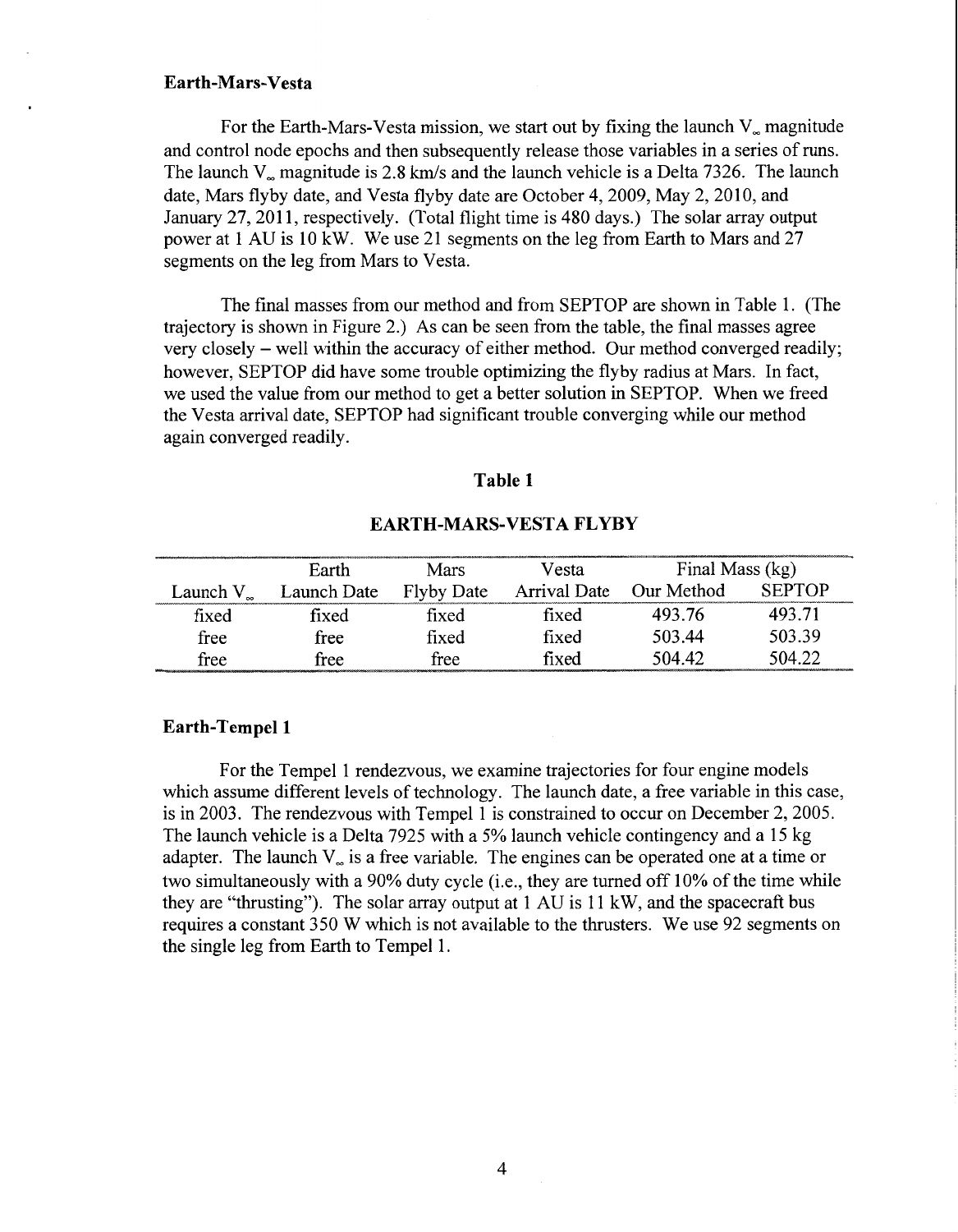<span id="page-4-0"></span>

**Figure 2 Earth – Mars – Vesta Flyby** 

The final masses from our method and from SEPTOP are shown in [Table 2.](#page-5-0) (The trajectory with engine model 3 is shown in Figure 3.) The results again agree well, particularly for the first three engine models. The difference in final mass for the fourth engine model arises due to the fact that the spacecraft carries two engines and can operate the engines simultaneously or individually. The engines can operate at a maximum power of approximately 2.5 kW. So for example, if the input power is 3.0 kW, we could either operate one engine at maximum power or two engines at 1.5 kW each. SEPTOP continually checks whether it is optimal to run one or two engines. (The indirect method enables this check, although it can sometimes give results that are not optimal.) Even though the specific impulse of the engines generally decreases as the power level decreases, in most cases one engine operates at maximum power for only a very short interval, if at all. However, the trajectory with engine model 4 is an exception to this rule. Currently, our method uses as much of the available power as possible. So in the example given, it would operate the two engines at 1.5 kW each, using the entire 3.0 kW, instead of operating one engine at 2.5 kW. **A** more sophisticated algorithm for choosing the number of operating engines may be incorporated into our method in the future.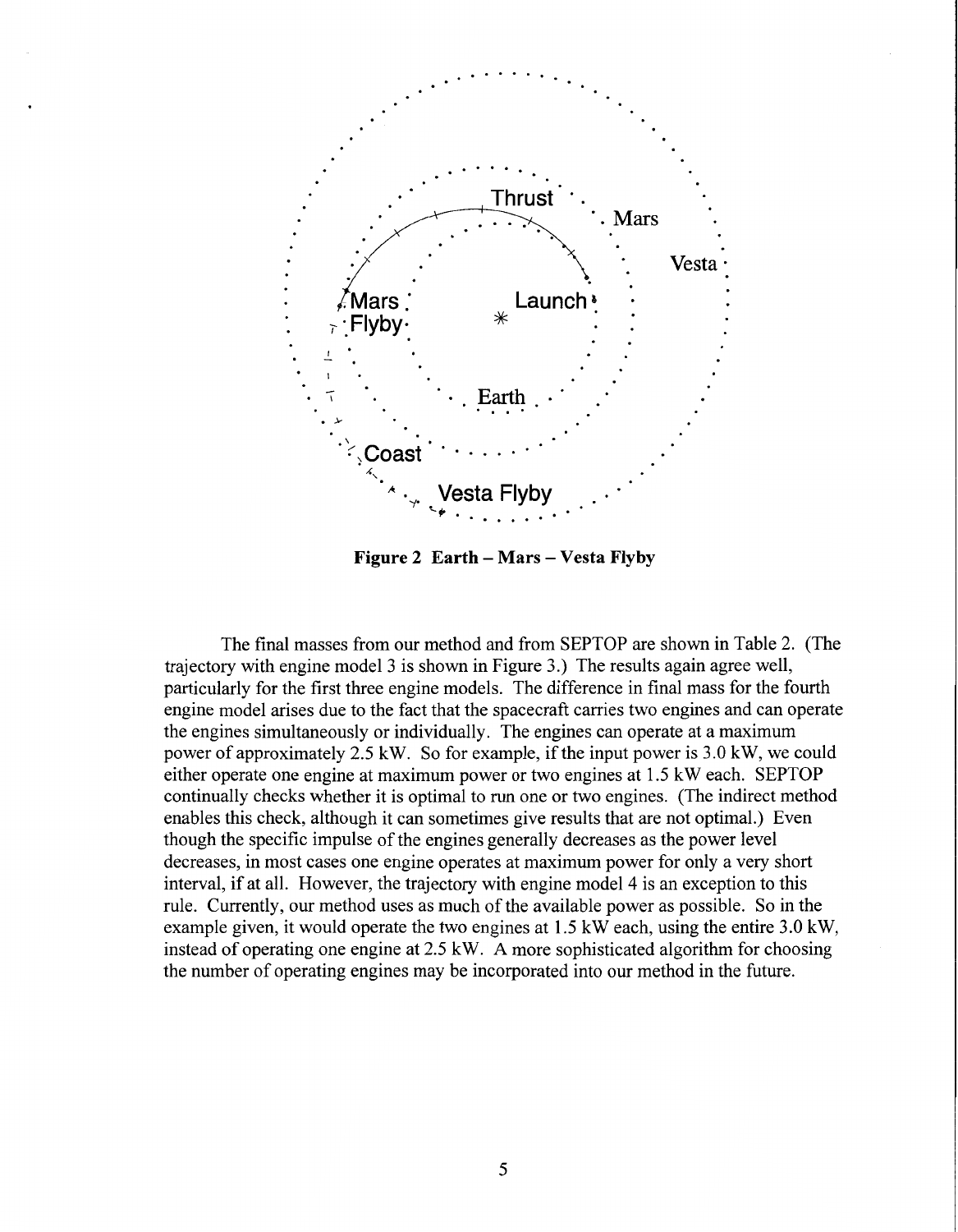<span id="page-5-0"></span>

|              | Final Mass (kg) |               |  |
|--------------|-----------------|---------------|--|
| Engine Model | Our Method      | <b>SEPTOP</b> |  |
|              | 754.40          | 754.30        |  |
|              | 764.76          | 764.67        |  |
|              | 771.95          | 771.86        |  |
|              | 760.98          | 765.02        |  |

#### **EARTH-TEMPEL 1 RENDEZVOUS**

Even when starting with a converged solution for a given engine model, SEPTOP often has difficulty converging to a solution with a different engine model. Our method has shown promise in being able to handle different engine models more consistently.



**Figure 3 Earth** - **Tempel 1 Rendezvous**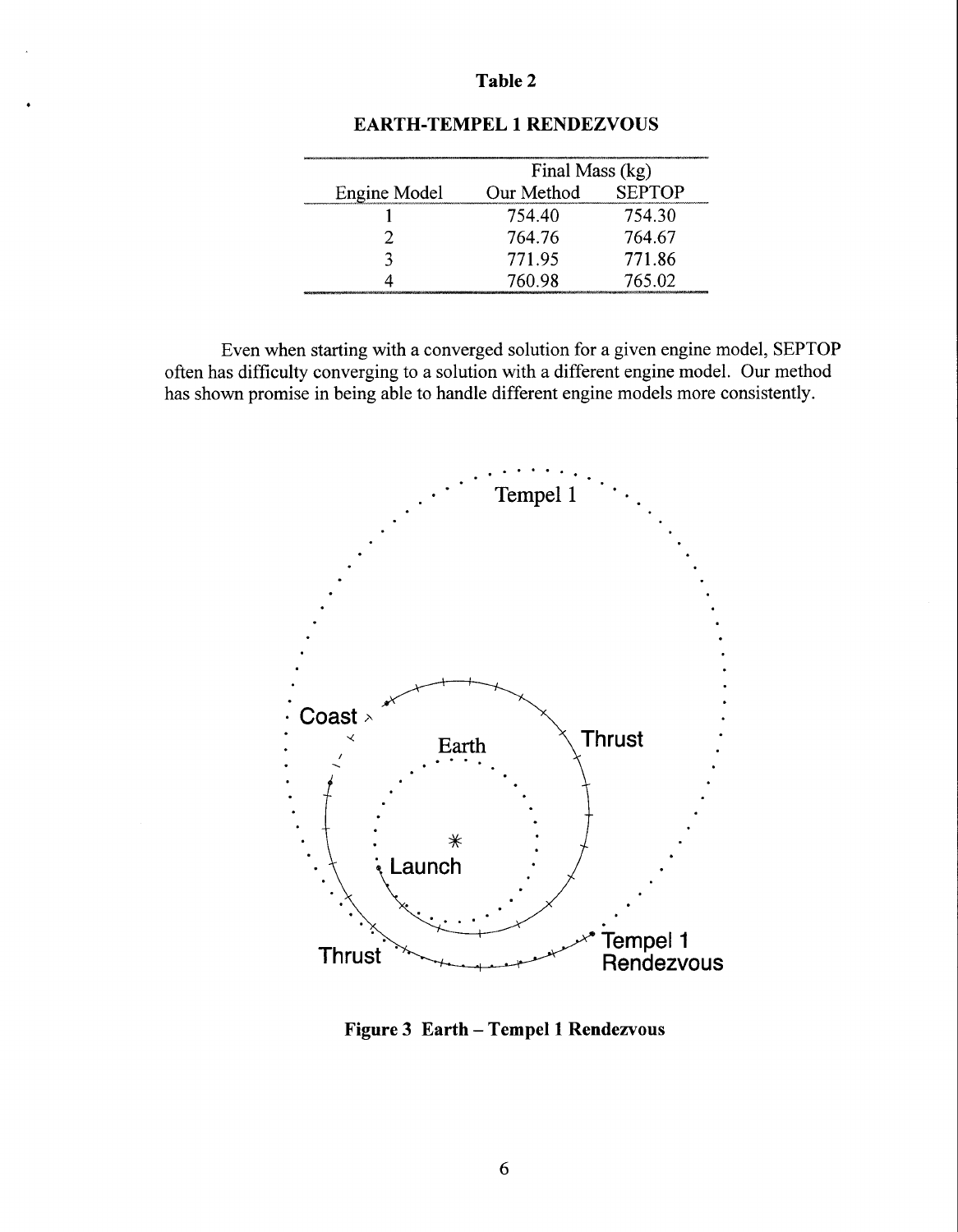#### <span id="page-6-0"></span>**Earth-Venus-Venus-Jupiter-Pluto**

Theoretically, the indirect method used by SEPTOP can incorporate an unlimited number of intermediate body flybys; however, because of practical limitations arising from the sensitivity issues, SEPTOP has been programmed to accommodate at most two intermediate body flybys. Hence, SEPTOP cannot optimize the Earth-Venus-Venus-Jupiter-Pluto trajectory in its entirety. To examine such a trajectory, SEPTOP is used to optimize the trajectory to Jupiter, and the Jupiter-Pluto leg is determined by  $C_3$  matching. Our method can handle any reasonable number of flybys. In fact, using match points as a part of the trajectory structure is intended to reduce the sensitivity to adding intermediate flybys.



**Figure 4 Earth** - **Venus** - **Venus -Jupiter Portion of Trajectory to Pluto**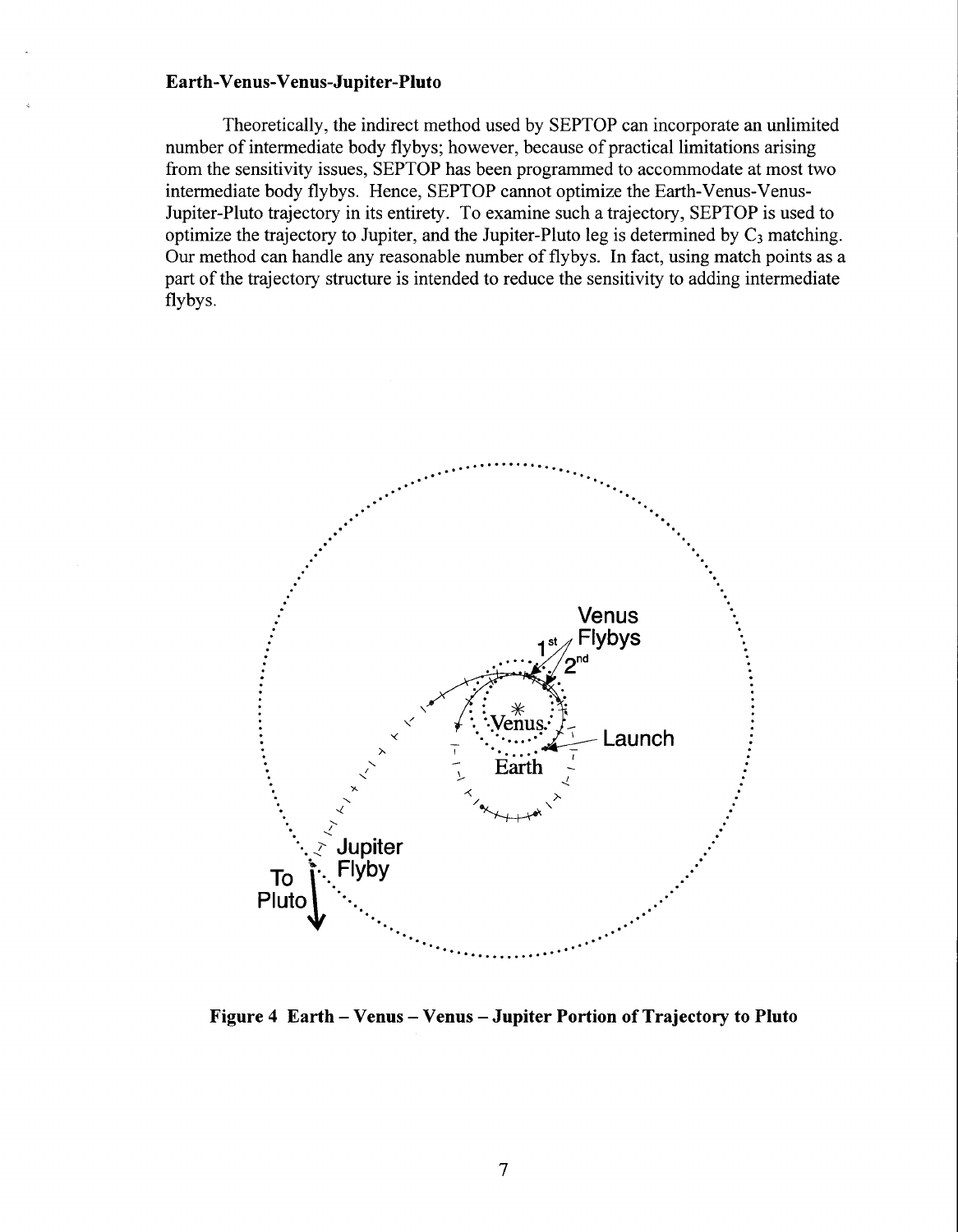<span id="page-7-0"></span>For the Earth-Venus-Venus-Jupiter-Pluto mission, to compare to SEPTOP, we fixed the Jupiter flyby and Pluto arrival dates. The launch date and Venus flyby dates are free variables, occurring in 2002, 2002, and 2004, respectively. The flybys of Jupiter and Pluto are constrained to occur on February 9,2006 and August 27,2014. The launch vehicle is a Delta 7925 with a 10% launch vehicle contingency. The launch  $V_{\alpha}$  is a free variable. The engines can be operated one at a time or two simultaneously with a 90% duty cycle. The solar array output at 1 AU is 6.75 kW. We use 10 segments from Earth to Venus, 65 between Venus flybys, 52 from Venus to Jupiter, and only 4 from Jupiter to Pluto since the power is too low to operate the engines on that leg.

The trajectory out to Jupiter is shown in [Figure 4.](#page-6-0) Our method produced a final mass of 879.9 kg. Using the procedure described above with SEPTOP resulted in a final mass of 880.4 kg.

#### **CONCLUSION**

We have developed and tested a direct method for preliminary design of lowthrust interplanetary trajectories. This method has been compared to a program using an indirect method, and the results agree very closely. The new method has shown less convergence sensitivity and the ability to handle more intermediate flybys than the indirect method.

#### **ACKNOWLEDGMENT**

The work described in this paper was carried out at the Jet Propulsion Laboratory, California Institute of Technology, under contract with the National Aeronautics and Space Administration.

#### **REFERENCES**

<sup>1</sup> Williams, Steven N., and Coverstone-Carroll, Victoria, "Benefits of Solar Electric Propulsion for the Next Generation of Planetary Exploration Missions," *Journal of the Astronautical Sciences,* Vol. 45, No. 2, April-June 1997, pp. 143-159.

<sup>2</sup> Sauer, Carl G., Jr., and Yen, Chen-Wan L., "Planetary Mission Capability of Small Low Power Solar Electric Propulsion Systems," IAA-L-0706, IAA International Conference on Low-Cost Planetary Missions, Laurel, MD, April 12-15, 1994.

<sup>3</sup> Rayman, Marc D., and Lehman, David H. "NASA's First New Millennium Deep-Space Technology Validation Flight," IAA-L-0502, Second IAA International Conference on Low-Cost Planetary Missions, Laurel, MD, April 16-19, 1996.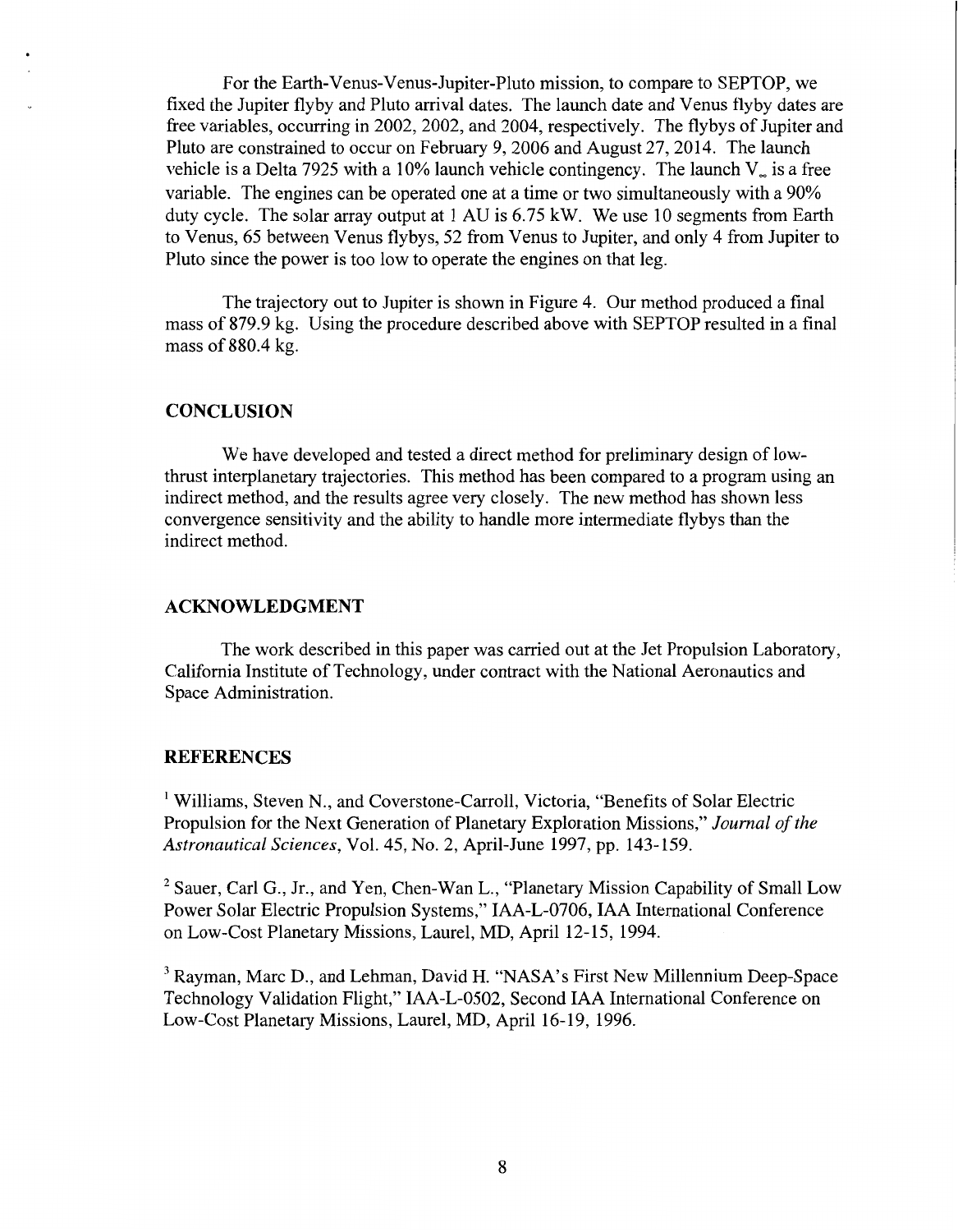<span id="page-8-0"></span>**<sup>4</sup>**Sauer, Carl G., Jr., "Solar Electric Performance for Medlite and Delta Class Planetary Missions,'' Paper AAS 97-726, AAS/AIAA Astrodynamics Specialist Conference, Sun Valley, Idaho, August 4-7, 1997.

<sup>5</sup> Betts, John T., "Optimal Interplanetary Orbit Transfers by Direct Transcription," *Journal of the Astronautical Sciences,* Vol. 42, No. 3, July-September 1994, pp. 247-268.

Coverstone-Carroll, Victoria, and Williams, Steven N., "Optimal Low Thrust Trajectories Using Differential Inclusion Concepts," *Journal of the Astronautical Sciences,* Vol. 42, No. 4, October-December 1994, pp. 379-393.

**<sup>7</sup>**Kluever, Craig A., "Optimal Low-thrust Interplanetary Trajectories by Direct Method Techniques,'' *Journal of the Astronautical Sciences,* Vol. 45, No. 3, July-September 1997, pp. 247-262.

Tang, Sean, and Conway, Bruce A., "Optimization of Low-Thrust Interplanetary Trajectories Using Collocation and Nonlinear Programming," Journal of Guidance, Control, and Dynamics, Vol. 18, NO. 3, May-June 1995, pp. 599-604.

9 Gill, Philip E., Murray, Walter, and Saunders, Michael A., "User's Guide for SNOPT 5.3: A FORTRAN Package for Large-Scale Nonlinear Programming."

<sup>10</sup> Polk, J. E., Anderson, J. R., Brophy, J. R., Rawlin, V. K., Patterson, M. J., and Sovey, J.S., "The Effect of Engine Wear on Performance in the NSTAR 8000 Hour Ion Engine Endurance Test," Paper AIAA 97-3387,33rd AIAA/ASME/SAE/ASEE Joint Propulsion Conference and Exhibit, Seattle, WA, July 6-9, 1997.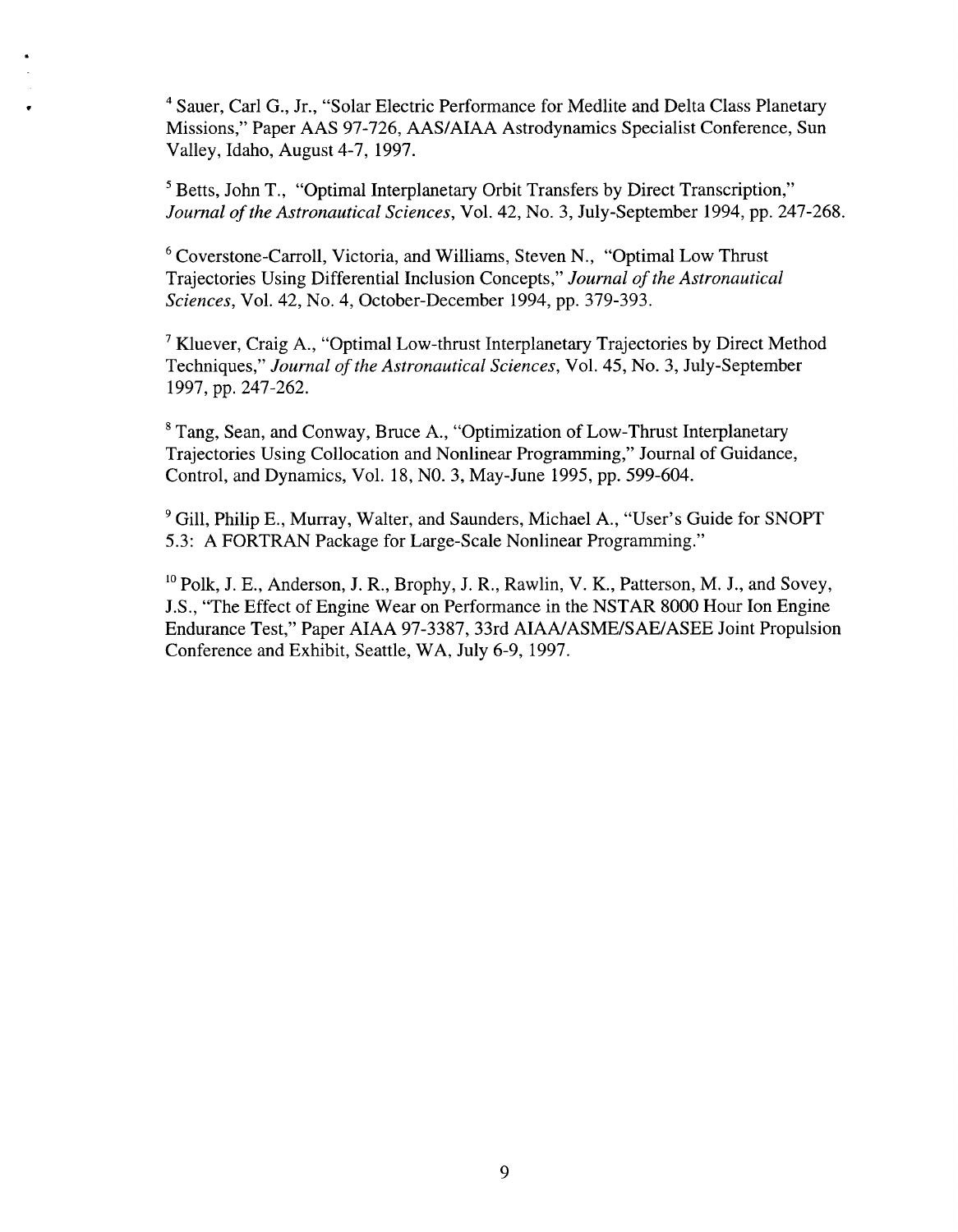### **Preliminary Design of Low-Thrust Interplanetary Missions**

Jon A. Sims Steve N. Flanagan

Jet Propulsion Laboratory California Institute of Technology Pasadena, California

AAS/AIAA Astrodynamics Specialist Conference Girdwood, Alaska August 16-19, 1999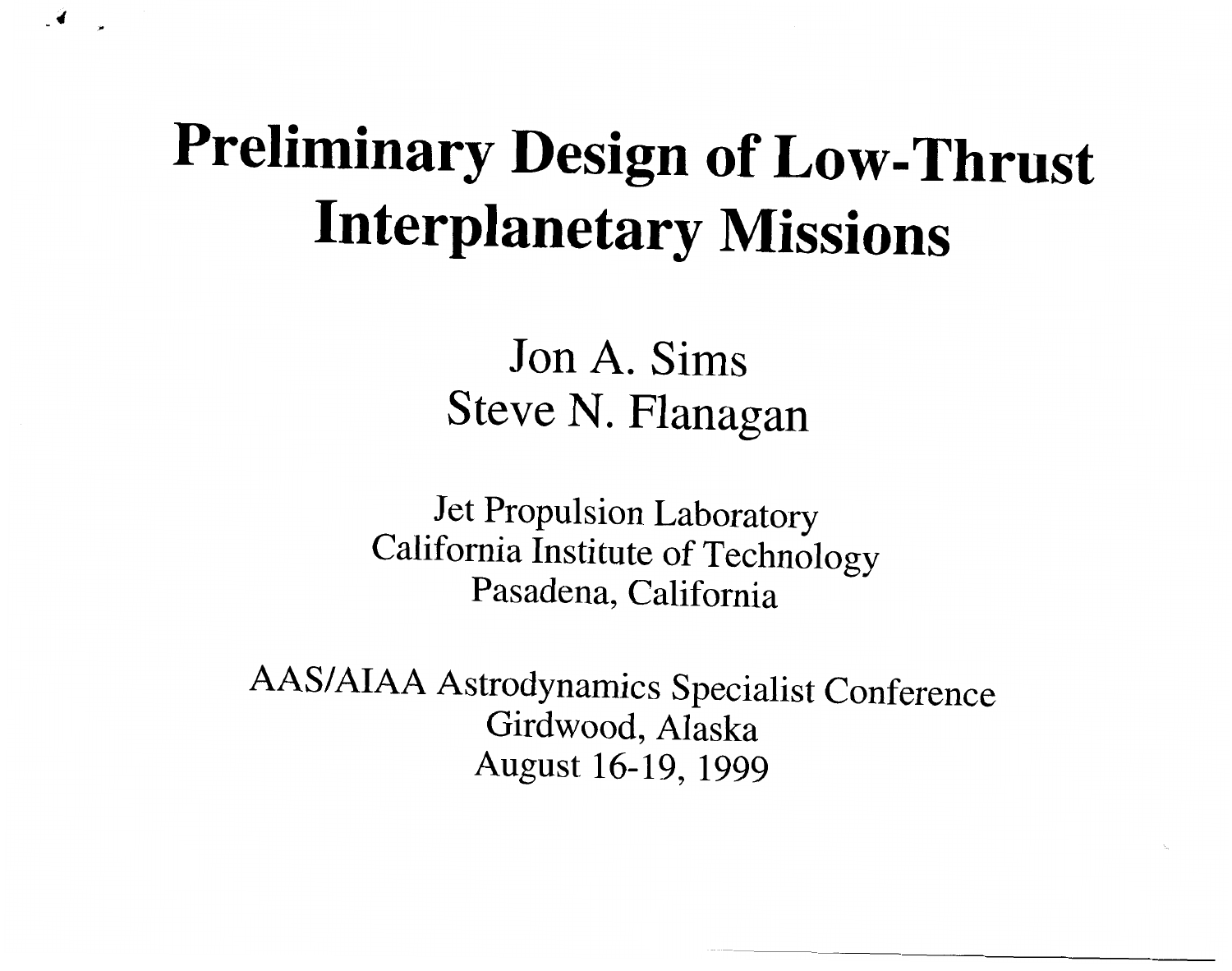## Introduction

- Electric Propulsion Characteristics
	- $-$  Low-thrust: less than 0.1 N per thruster
	- Efficient: 3000 sec  $I_{sp}$
	- Operate during significant fraction of trajectory
	- Demonstrated on Deep Space 1 mission
- Preliminary Design willing to accept limited accuracy to achieve a robust algorithm that executes quickly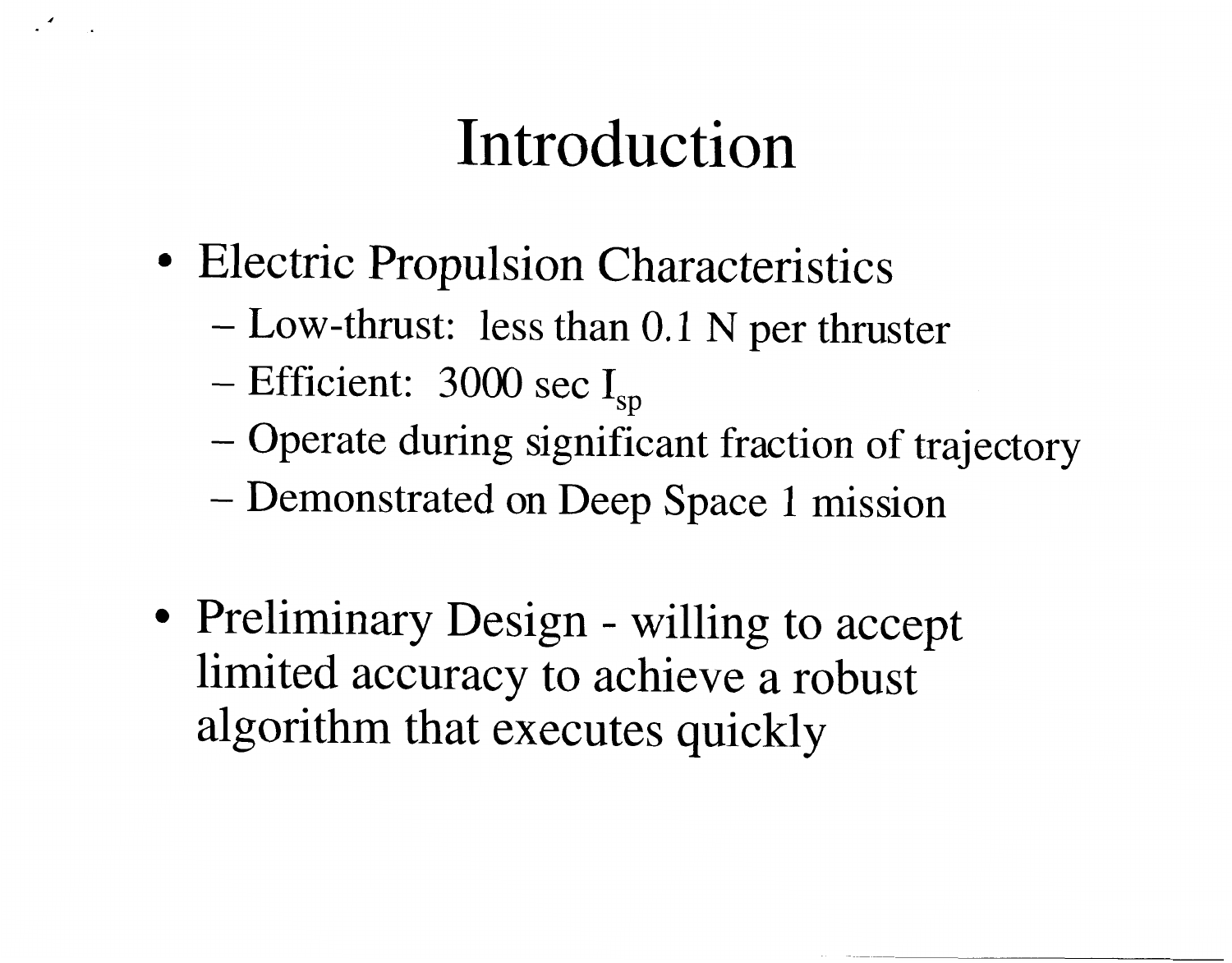# **Optimization Methods**

- · Indirect
	- Based on calculus of variations
	- Two-point boundary value problem
	- Sensitive to initial guess of the variables
	- Some variables not physically intuitive
- Direct
	- Parameterize the problem
	- Use nonlinear programming techniques
- We present a direct method intended for preliminary trajectory design and compare results to an indirect method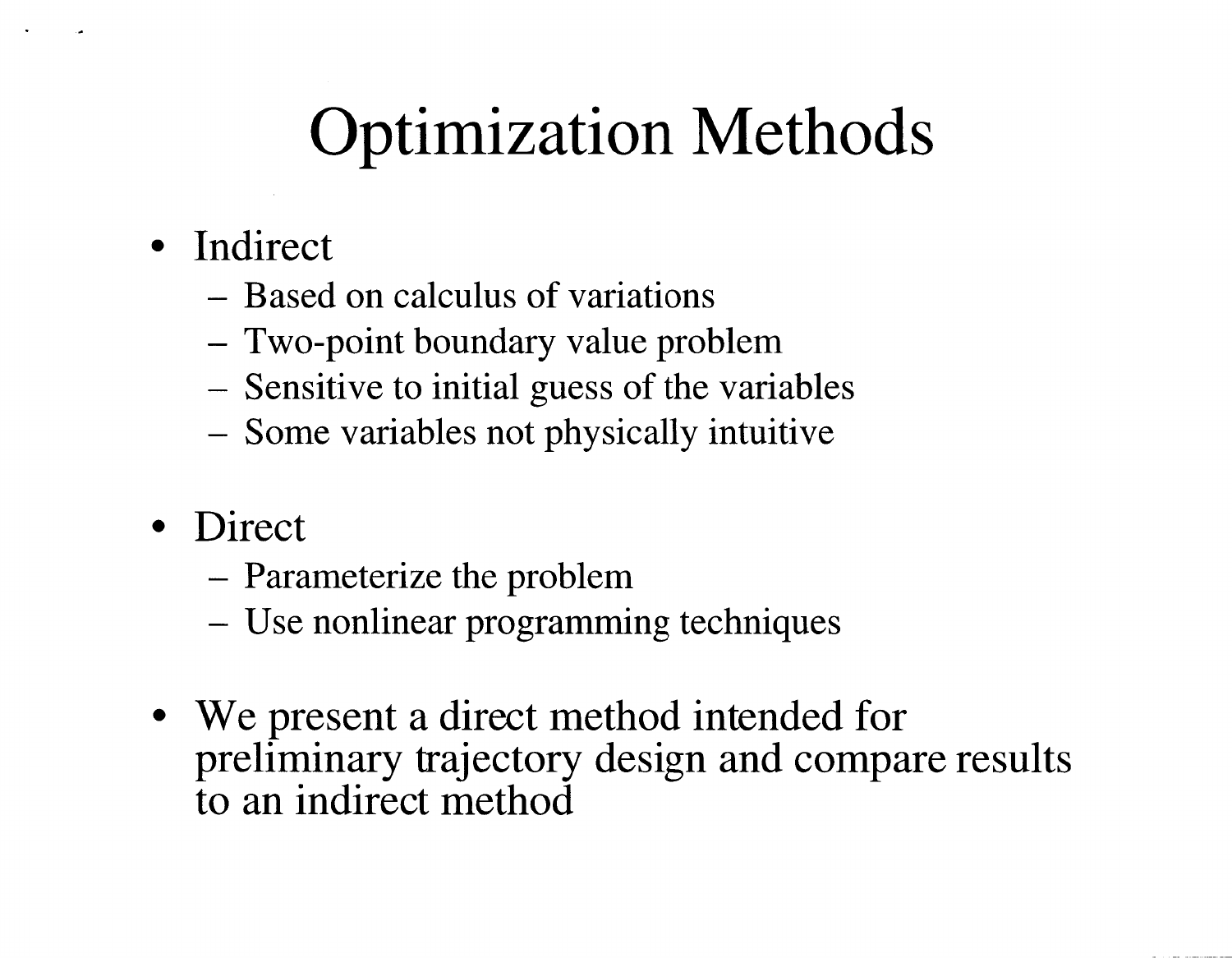# **Approach: Trajectory Structure**



Control Node <sup>4</sup> Match Point

- Trajectory divided into legs
	- Legs begin and end at control nodes (body or nonbody)
	- One match point on each leg
- Legs subdivided into segments
- Impulsive  $\Delta V$  in the middle of each segment
	- Magnitude limited by duration of segment
- Conic propagation between impulses
	- Propagate forward and backward from control nodes to match point
- Constraints require discontinuities in position, velocity, and mass at match point to be zero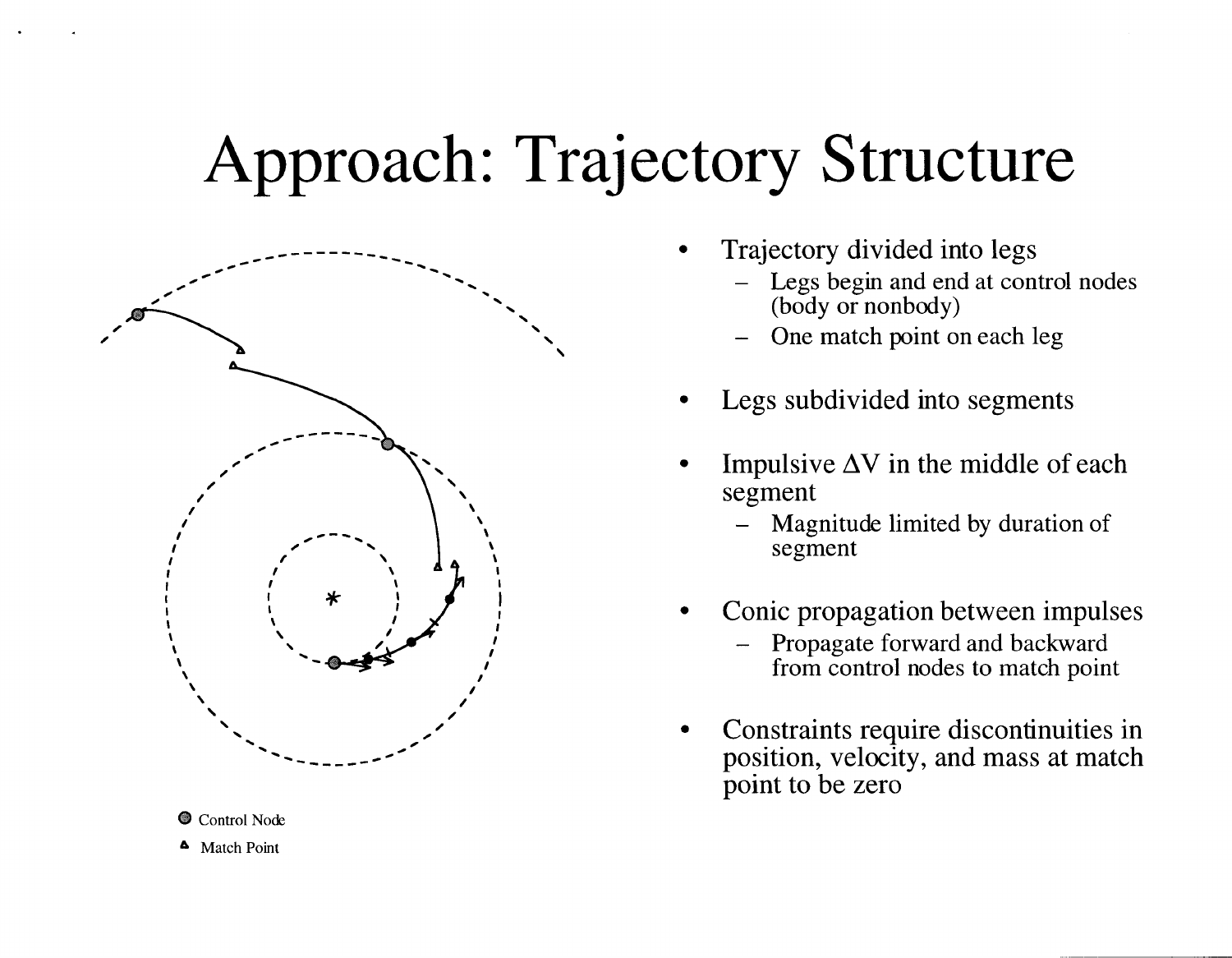## <span id="page-13-0"></span>**Approach: Variables and Constraints**



- Variables  $\bullet$ 
	- Launch
		- Time
			- $\mathbf{V}_{\infty}$
		- Arrival
			- Time  $\bullet$
			- Mass (also the objective)  $\bullet$
			- $V_{\infty}$  if flyby
	- Intermediate body flyby
		- Time
		- Mass
		- $\mathbf{V}_{\infty}$
		- Radius and angle if massive body  $\bullet$
	- Segments
		- $\Delta V$  magnitude
		- $\Delta V$  direction
- Constraints
	- Match points
		- $\Delta$ position = 0
		- $\Delta$ velocity = 0
		- $\Lambda$ mass = 0  $\bullet$
	- Segments
		- $\Delta V$  magnitude  $\leq$  maximum possible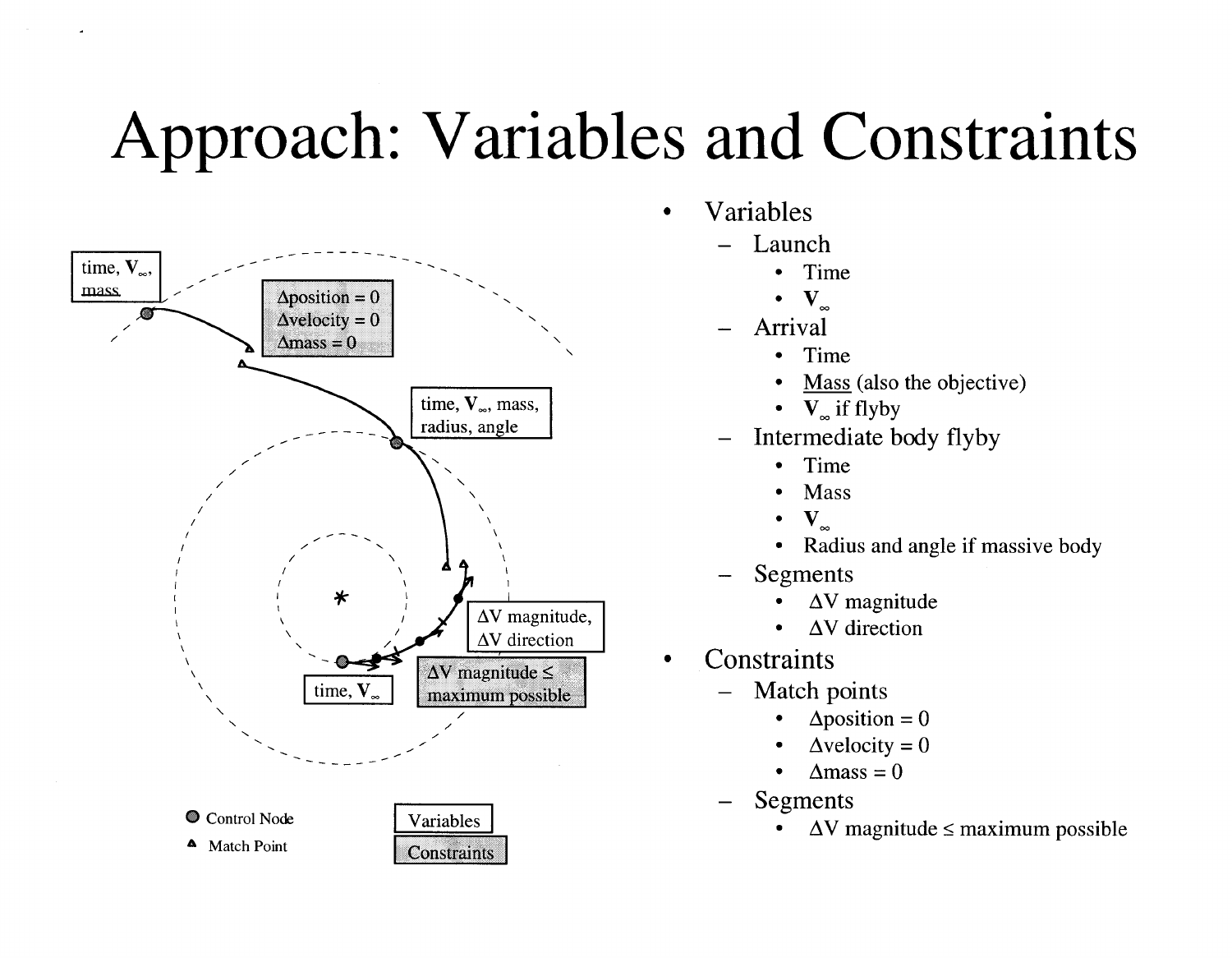### Earth - Mars - Vesta Flyby



- Launch  $V_{\infty} = 2.8$  km/s
- Delta 7326
- SEP: 10 kW at 1 AU
- Launch date: Oct 4, 2009
- Mars flyby: May  $2, 2010$  $-$  Flight time = 210 days
- Vesta flyby: Jan 27, 2011
	- $-$  Flight time = 480 days
- 21 segments from Earth to Mars
- 27 segments from Mars to Vesta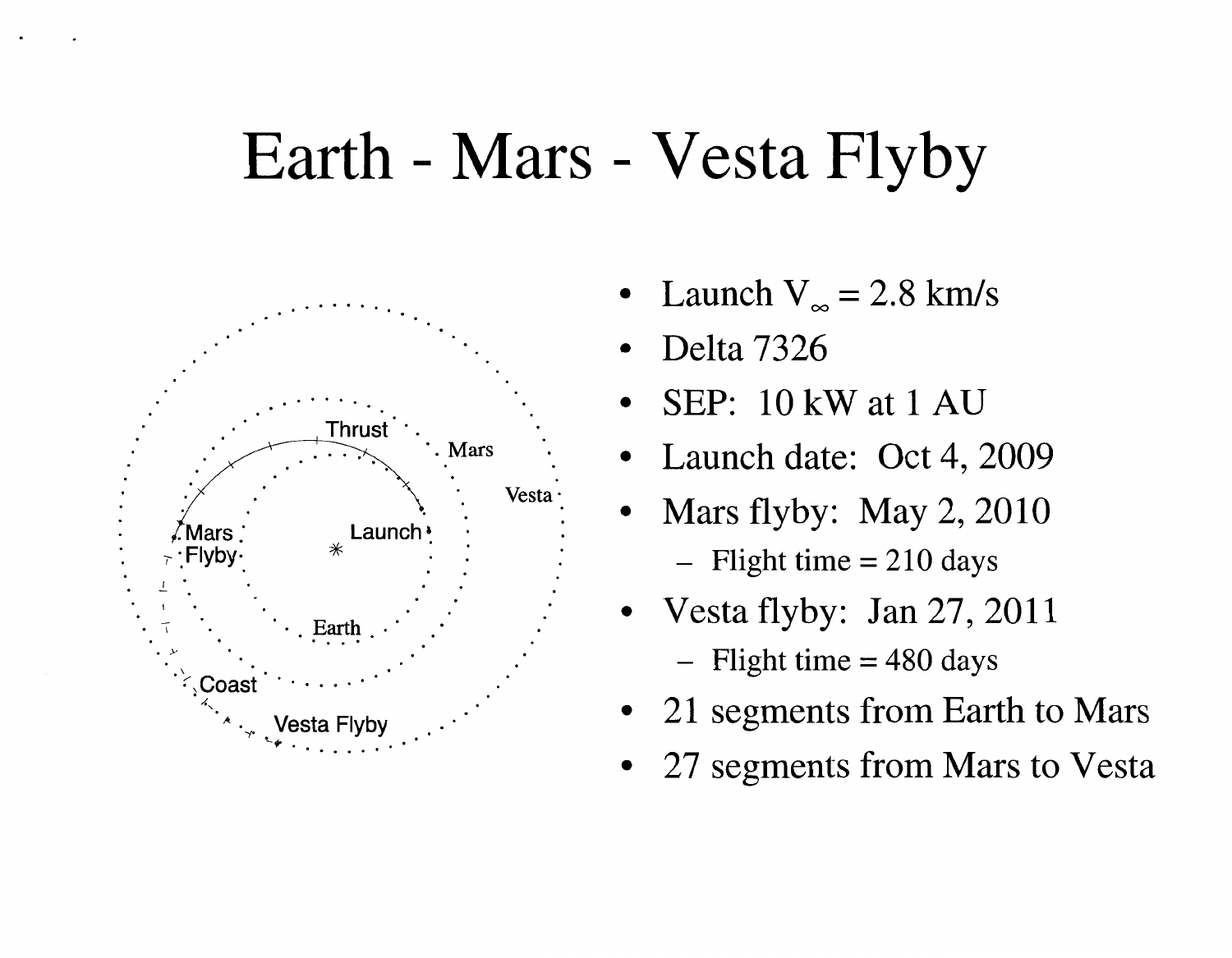## Earth - Mars - Vesta Flyby

|                   | Earth       | <b>Mars</b>       | Vesta        |            | Final Mass (kg) |
|-------------------|-------------|-------------------|--------------|------------|-----------------|
| Launch $V_{\sim}$ | Launch Date | <b>Flyby Date</b> | Arrival Date | Our Method | Indirect Method |
| fixed             | fixed       | fixed             | fixed        | 493.76     | 493.71          |
| free              | free        | fixed             | fixed        | 503.44     | 503.39          |
| free              | free        | free              | fixed        | 504.42     | 504.22          |

- Final masses agree very closely well within accuracy of either method
- Our method converged readily; indirect method had trouble optimizing the flyby radius at Mars
- For free Vesta arrival date, our method converged readily; indirect method had trouble converging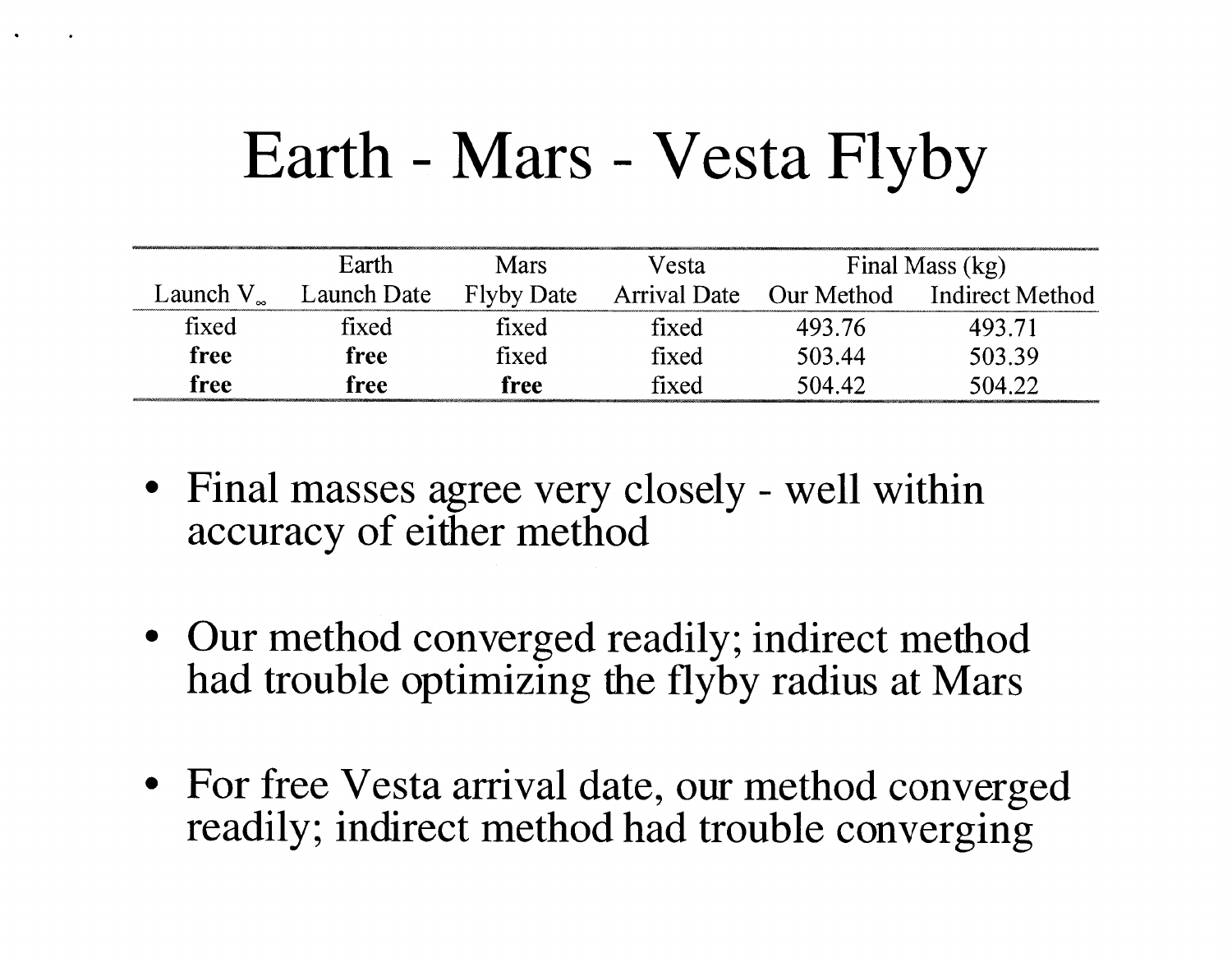## Earth - Tempel 1 Rendezvous



- Delta 7925
	- $-5\%$  contingency
	- $-15$  kg adapter
- SEP: 11 kW at 1 AU
	- 350 W for nonpropulsive use
- 1 or 2 engines simultaneously
	- $-90\%$  duty cycle
- Launch date: 2003
- Rendezvous: Dec 2, 2005
- 92 segments from Earth to Tempel 1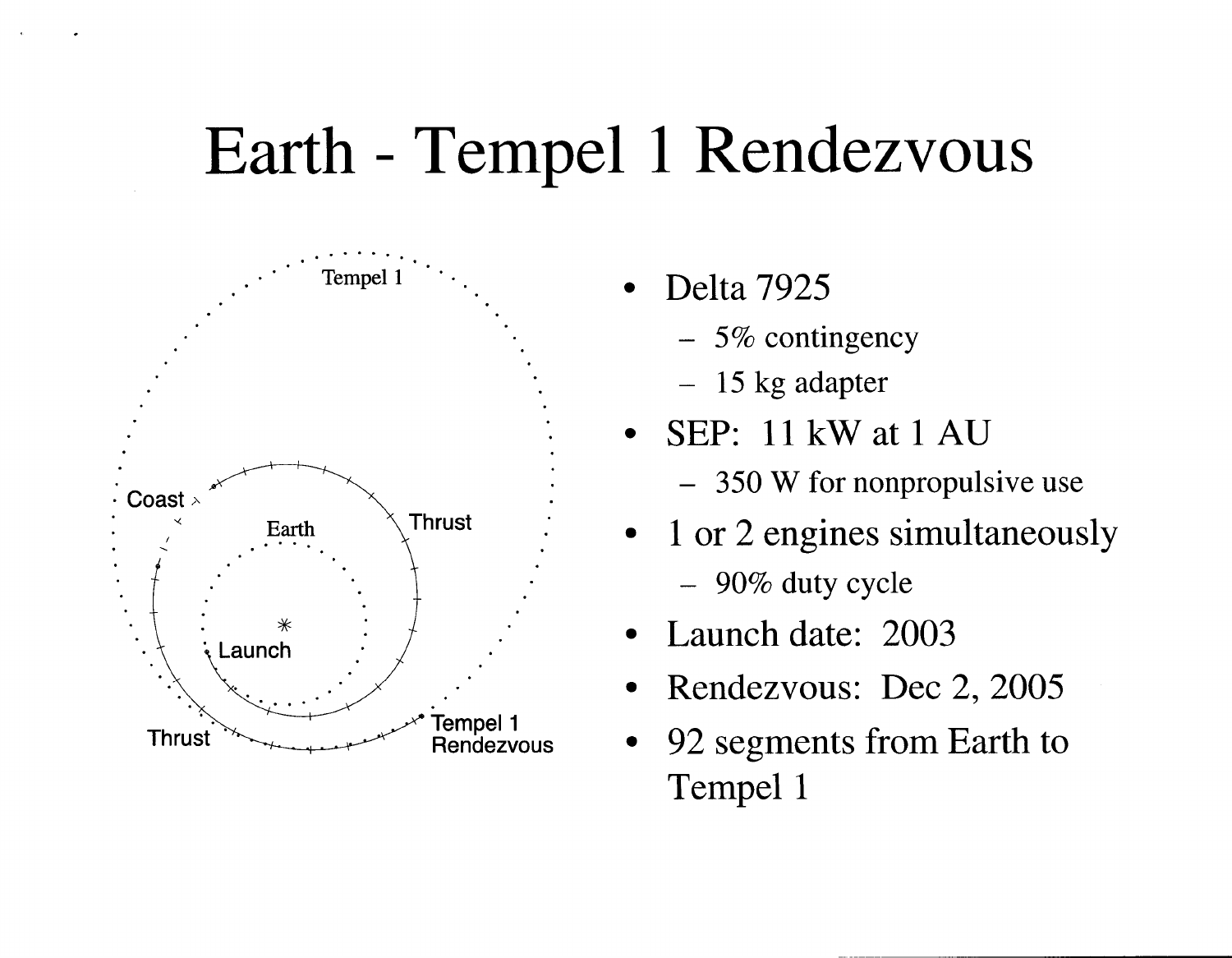# Earth - Tempel 1 Rendezvous

|              | Final Mass (kg) |                 |  |
|--------------|-----------------|-----------------|--|
| Engine Model | Our Method      | Indirect Method |  |
|              | 754.40          | 754.30          |  |
|              | 764.76          | 764.67          |  |
|              | 771.95          | 771.86          |  |
|              | 760.98          | 765.02          |  |

- Final masses agree well, particularly for first three engine models
- The variation with Engine Model 4 is due to a difference in when the engines switch between 1 and 2 engine operation
	- We will analyze a more sophisticated algorithm for choosing the number of operating engines
- Our method has shown promise in being able to handle different engine models more robustly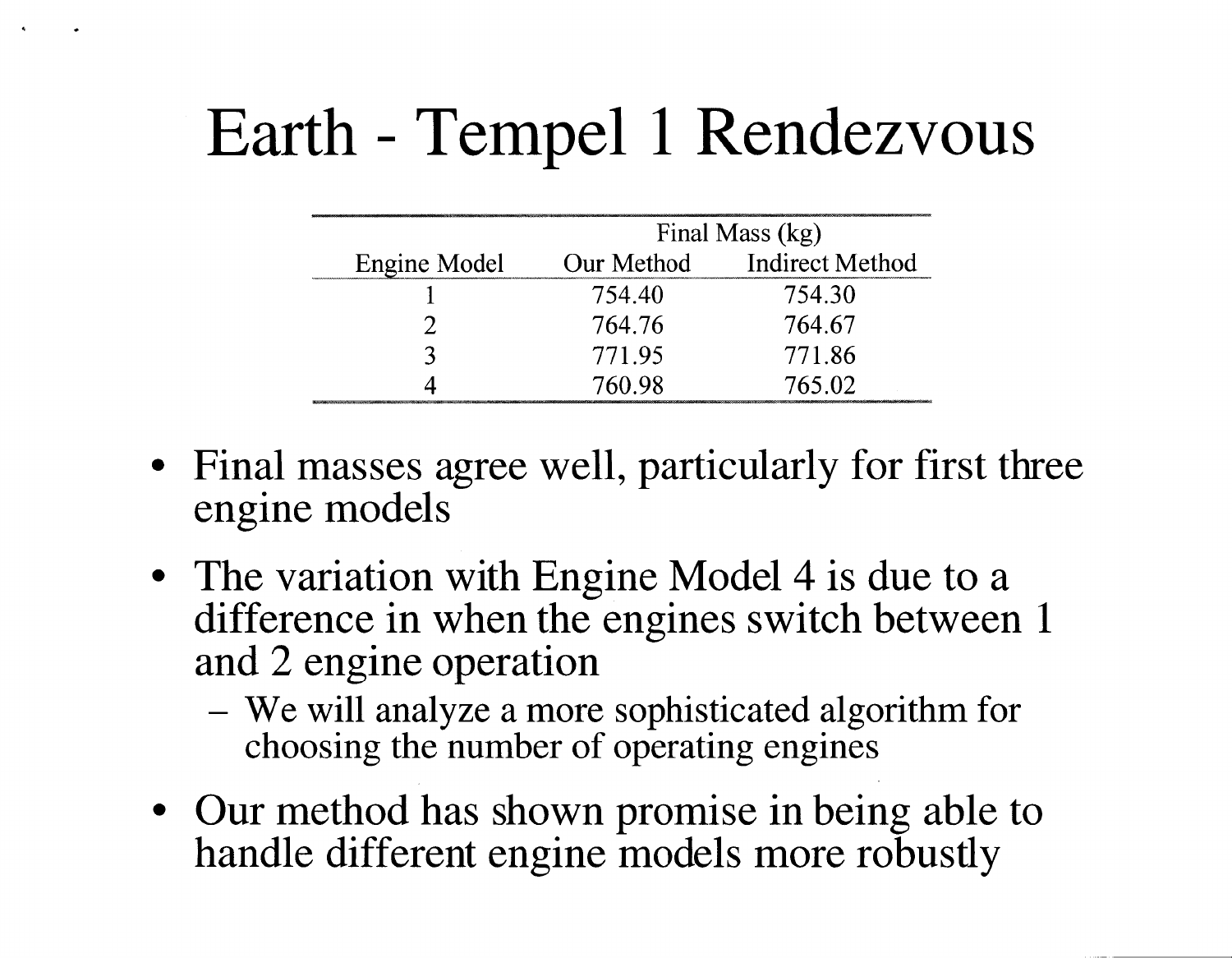# Earth - Venus - Venus - Jupiter -**Pluto Flyby**



- Delta 7925
	- $-10\%$  contingency
- SEP:  $6.75$  kW at 1 AU
- 1 or 2 engines simultaneously - 90% duty cycle
- Launch date: 2002
- Venus flybys: 2002 and 2004
- Jupiter flyby: Feb 9, 2006
- Pluto flyby: Aug  $27, 2014$
- 10, 65, 52, and 4 segments on the four legs of the trajectory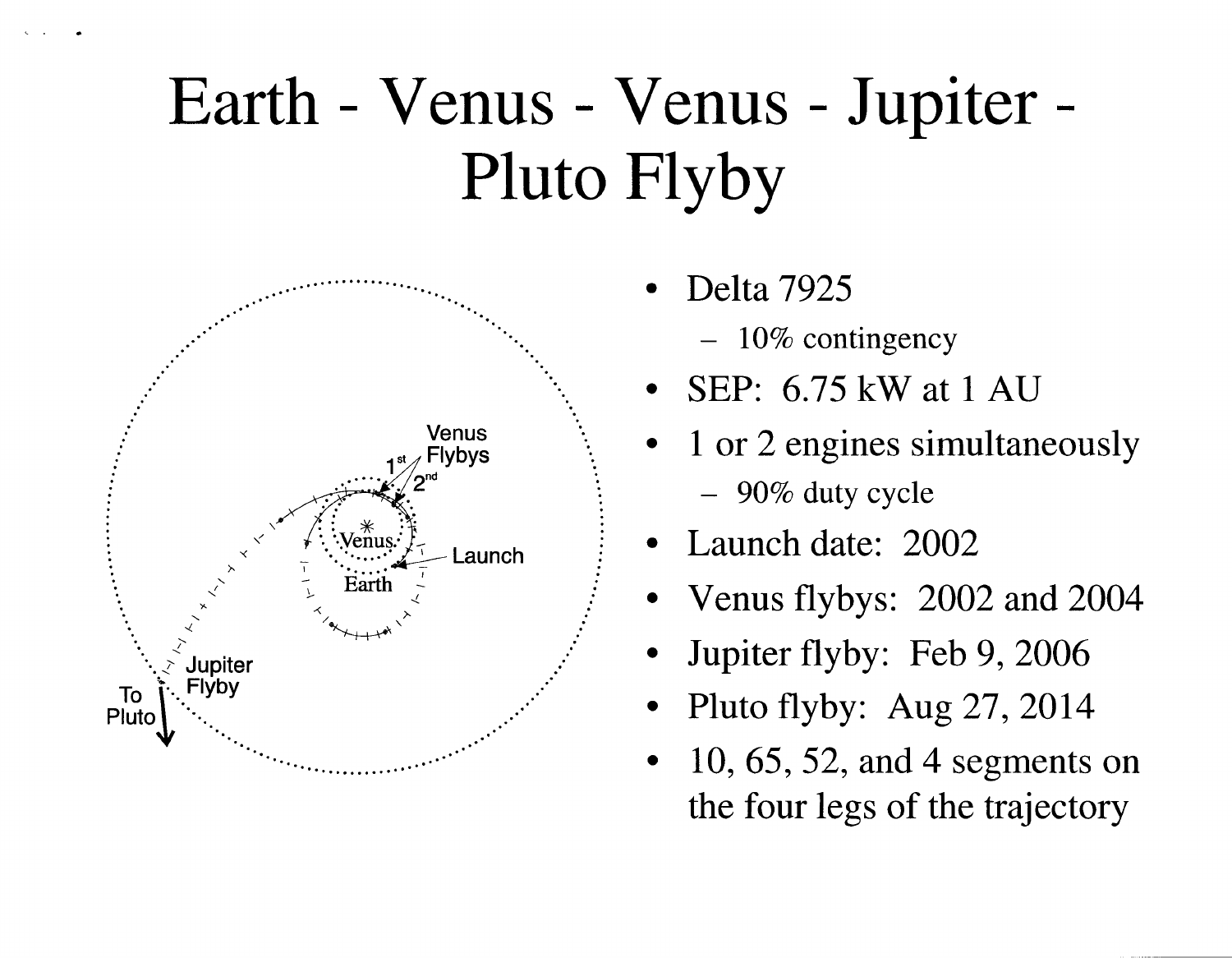### Earth - Venus - Venus - Jupiter -Pluto Flyby

| Final Mass (kg) |                 |  |
|-----------------|-----------------|--|
| Our Method      | Indirect Method |  |
| 879.9           | 880.4           |  |

- The program using the indirect method is not designed to accommodate more than 2 intermediate flybys because of practical limitations arising from the sensitivity issues. This trajectory had to be patched together.
- Using match points in our method as part of the trajectory structure is intended to reduce the sensitivity to adding intermediate flybys